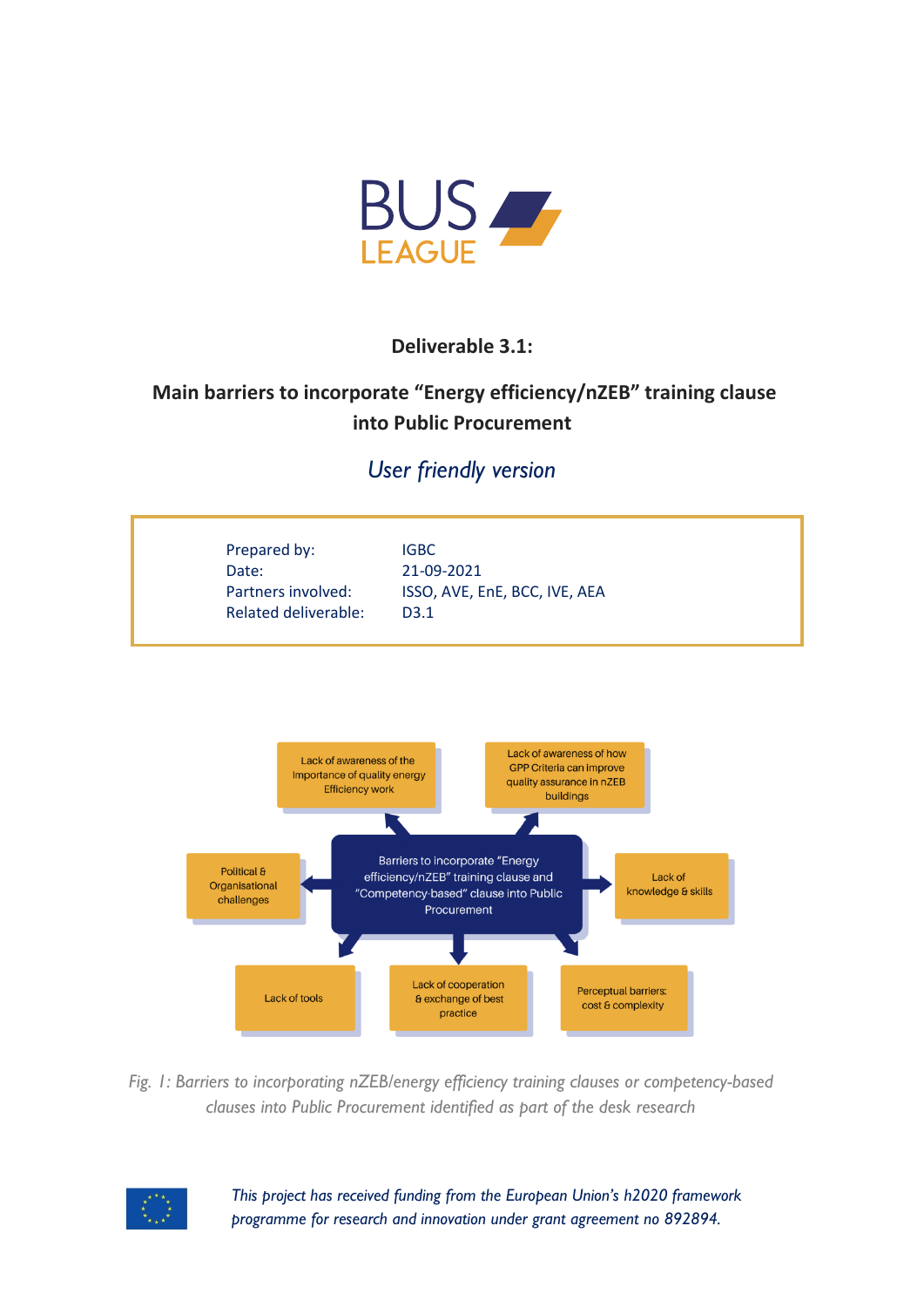## **DESCRIPTION**

**Public procurement is a strategic instrument for each Member State**, as **it can significantly influence the market**. By using GPP, public authorities can provide industry with real incentives for upskilling, and other stakeholders with the confidence they need to upgrade their buildings. Yet, public procurement is currently not widely used to support energy efficiency upskilling.

This document summarise the **main challenges faced by public bodies who want to use public procurement to better incentivise energy efficiency upskilling.** It was developed based on desk research, one-to-one meetings and six national workshops organised in Austria, Bulgaria, France, Ireland, the Netherlands and Spain between February and July 2021. The content of this report will inform the project partners' work in relation to the development of useful and usable energy efficiency/nZEB training clauses. These clauses will be piloted in these six member states in 2021-2022.

#### **About competency-based clause and training clause**

#### • *Competency-based clause*

Specific training or education may be requested as part of a tender, but they can only be requested as selection or award criteria and must specifically relate to the subject matter of the contract. How competency-based clauses may be used is further explained in the introduction section.

#### • *Training clause*

A training clause may be included whereby the company who won a tender commit to train all staff working on the project on a specific topic. Training clauses are for instance used in the Hauts-de-France region in France. This is further explained in the introduction section.

#### **Key barriers to using energy efficiency/nZEB training clauses**

The main barriers to energy efficiency/nZEB training clauses and competency-based clauses identified through the consultation process are the lack of awareness of GPP and of nZEB – as well as of the importance of strong quality assurance in relation to it. The lack of knowledge and skills within public administration was also perceived as a real barrier. Furthermore, in some countries, participants highlighted that the lowest price remain the main (if not only) award criterion.

These findings are broadly in line with the main barriers identified by the project partners as part of the desk research (see Fig. 1). Consequently, raising awareness about GPP, nZEB and the importance of strong quality assurance in relation to it will be a priority in all countries involved. More specifically, awareness raising activities should primarily target senior management within public bodies and specialised departments within these organisations (e.g., building procurement offices and architecture offices).